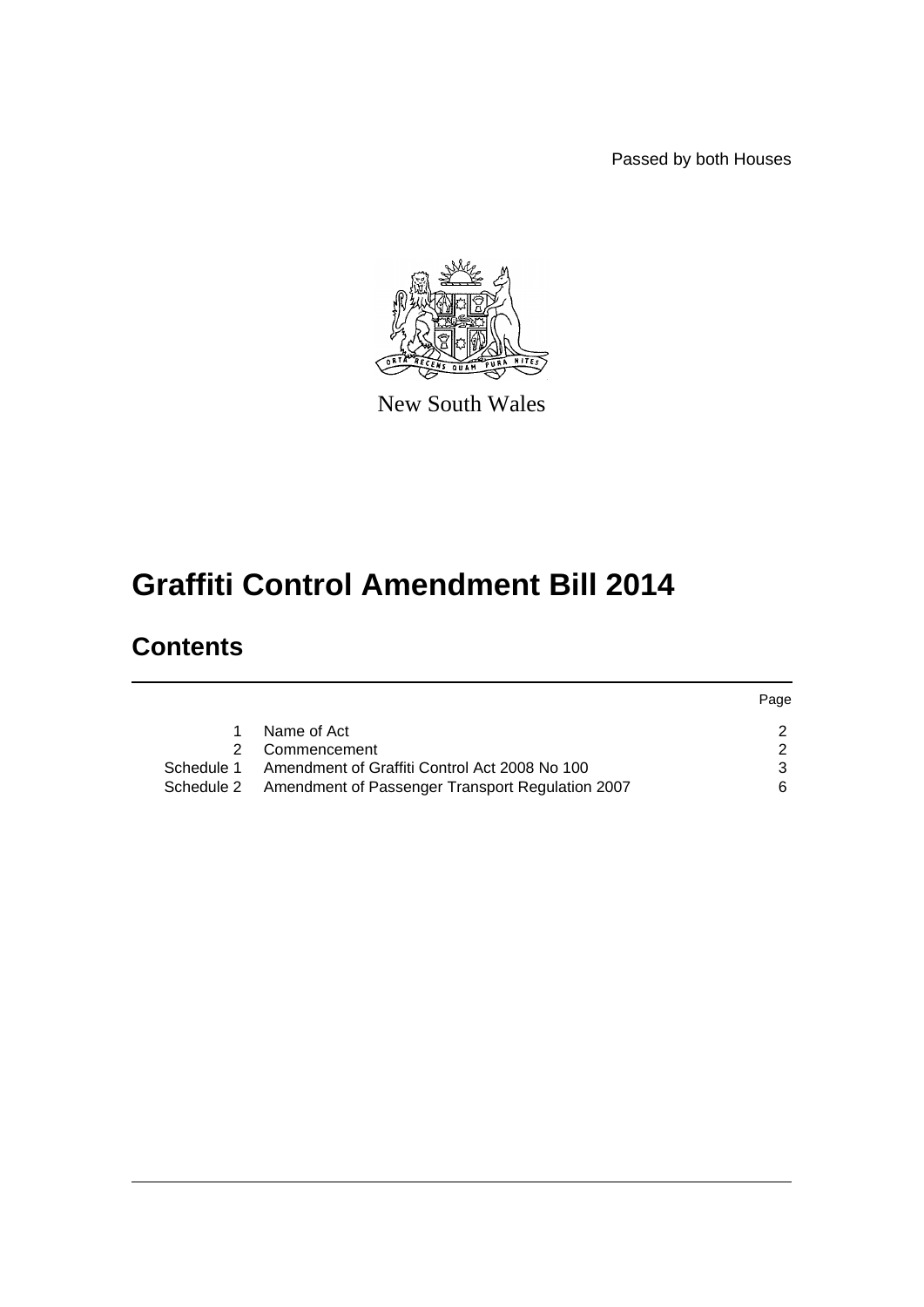*I certify that this public bill, which originated in the Legislative Assembly, has finally passed the Legislative Council and the Legislative Assembly of New South Wales.*

> *Clerk of the Legislative Assembly. Legislative Assembly, Sydney,* , 2014



New South Wales

# **Graffiti Control Amendment Bill 2014**

Act No , 2014

An Act to amend the *Graffiti Control Act 2008* to make further provision with respect to the minimisation and control of graffiti; and for other purposes.

*I have examined this bill and find it to correspond in all respects with the bill as finally passed by both Houses.*

*Assistant Speaker of the Legislative Assembly.*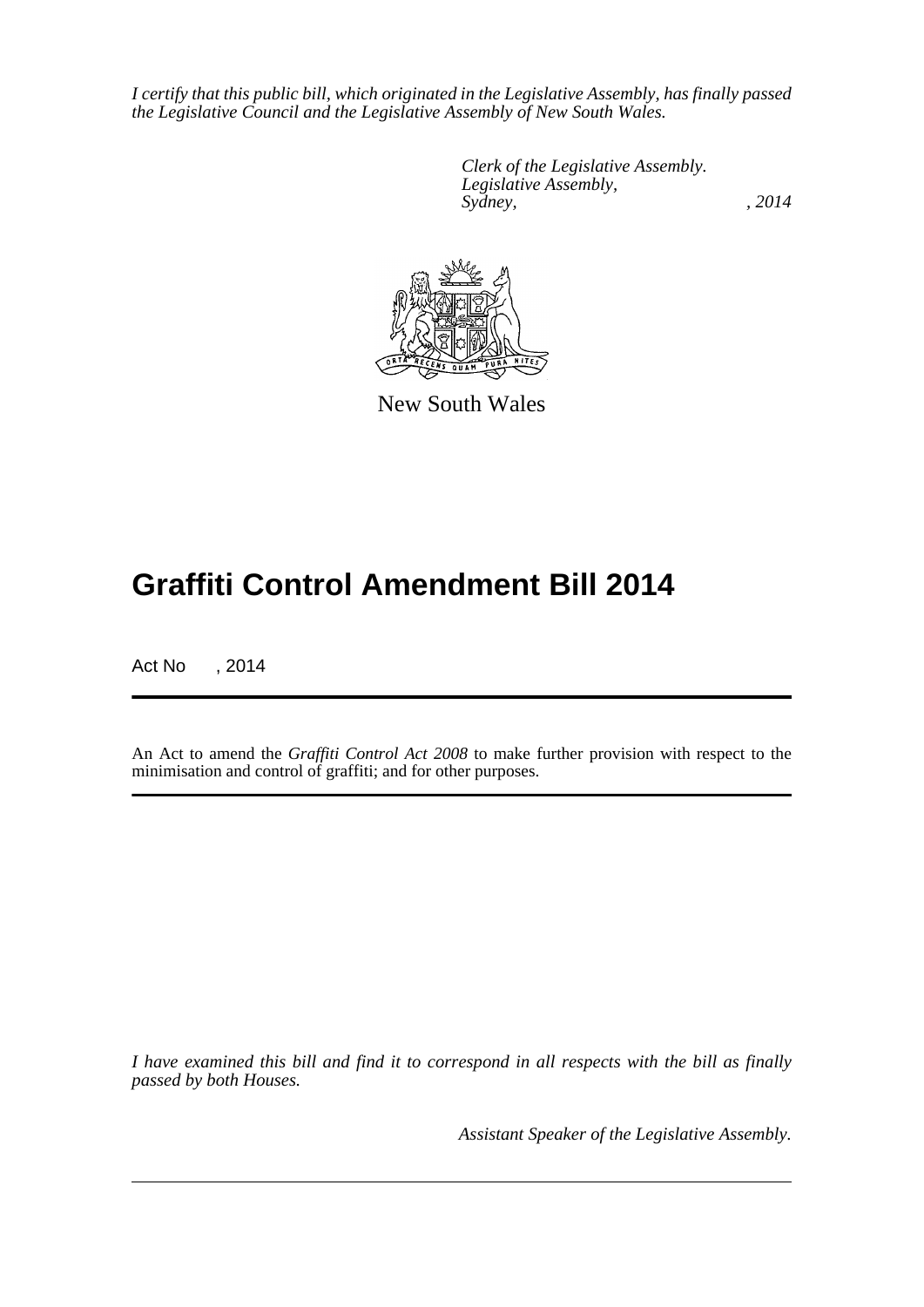# <span id="page-2-0"></span>**The Legislature of New South Wales enacts:**

## **1 Name of Act**

This Act is the *Graffiti Control Amendment Act 2014*.

#### <span id="page-2-1"></span>**2 Commencement**

This Act commences on the date of assent to this Act.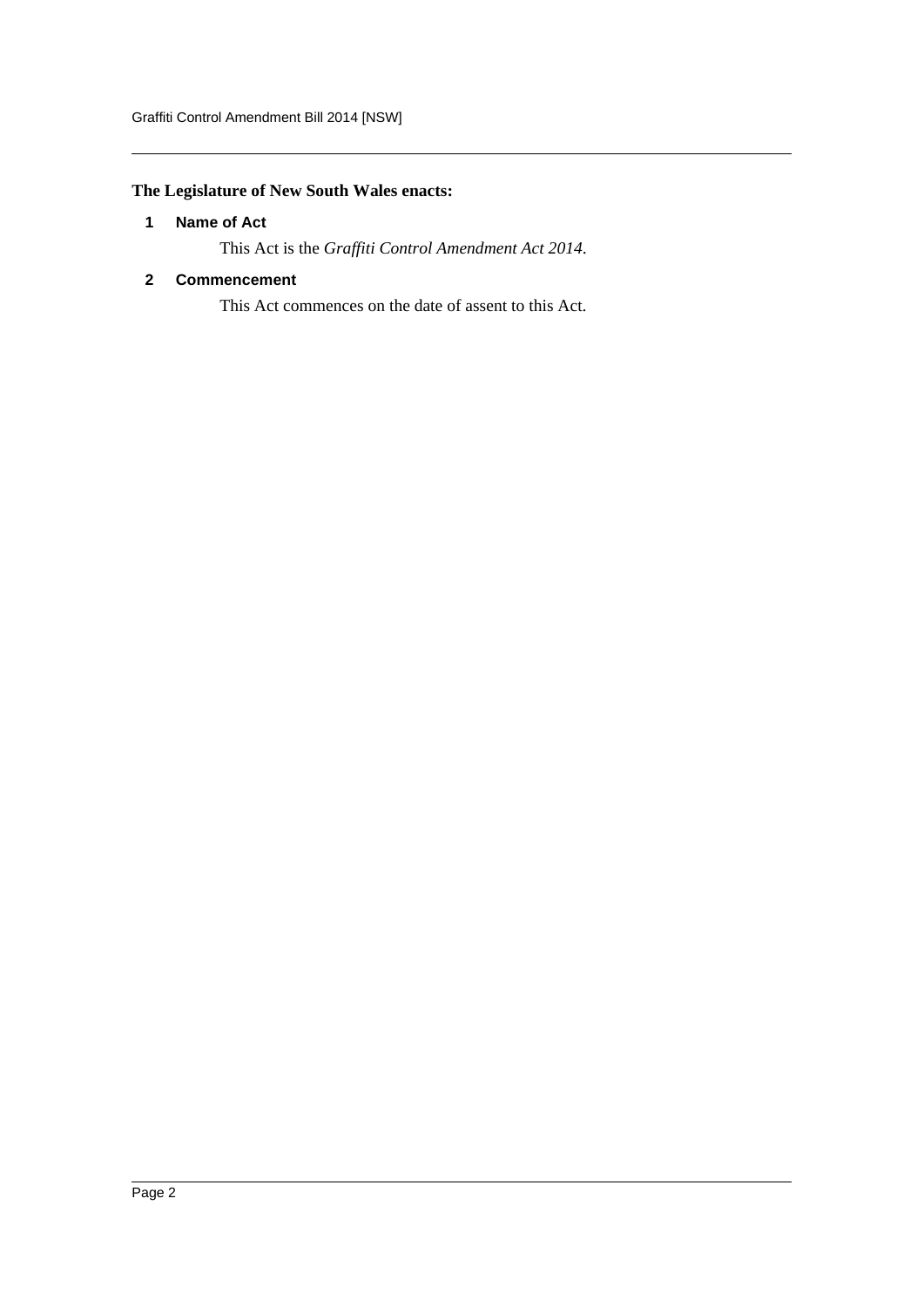# <span id="page-3-0"></span>**Schedule 1 Amendment of Graffiti Control Act 2008 No 100**

#### **[1] Section 4**

Omit the section. Insert instead:

#### **4 Marking premises or property**

- (1) A person must not, without reasonable excuse (proof of which lies on the person), intentionally mark any premises or other property, unless the person has first obtained the consent of the following:
	- (a) in relation to premises that are occupied—the occupier or person in charge of the premises,
	- (b) in relation to premises that are unoccupied or other property—the owner or person in charge of the premises or property.

Maximum penalty: 4 penalty units.

(2) A person is guilty of an offence under this subsection if the person commits an offence under subsection (1) in circumstances of aggravation.

Maximum penalty: 20 penalty units or imprisonment for 12 months.

- (3) For the purposes of this section, a person commits an offence in *circumstances of aggravation* if the person intentionally marks the premises or other property:
	- (a) by means of any graffiti implement, or
	- (b) in such a manner that the mark is not readily removable by wiping or by the use of water or detergent.
- (4) A court that convicts a person of an offence under subsection (2) must not sentence the person to imprisonment unless the person has previously been convicted of an offence under this section or section 5 (or under section 10A or 10B of the *Summary Offences Act 1988* as in force before their repeal by this Act) on so many occasions that the court is satisfied that the person is a serious and persistent offender and is likely to commit such an offence again.
- (5) Subsection (1) does not apply to the marking of any public footpath or public pavement with chalk, including, but not limited to, marking out a hopscotch or handball court with chalk.

### **[2] Section 5 Possession of graffiti implement**

Omit "damage or deface premises or other property" from section 5 (1).

Insert instead "commit an offence under section 4 (2)".

### **[3] Section 5 (2)**

Omit "section 4 (or under the corresponding provisions".

Insert instead "section 4 (2) (or under section 10A or 10B".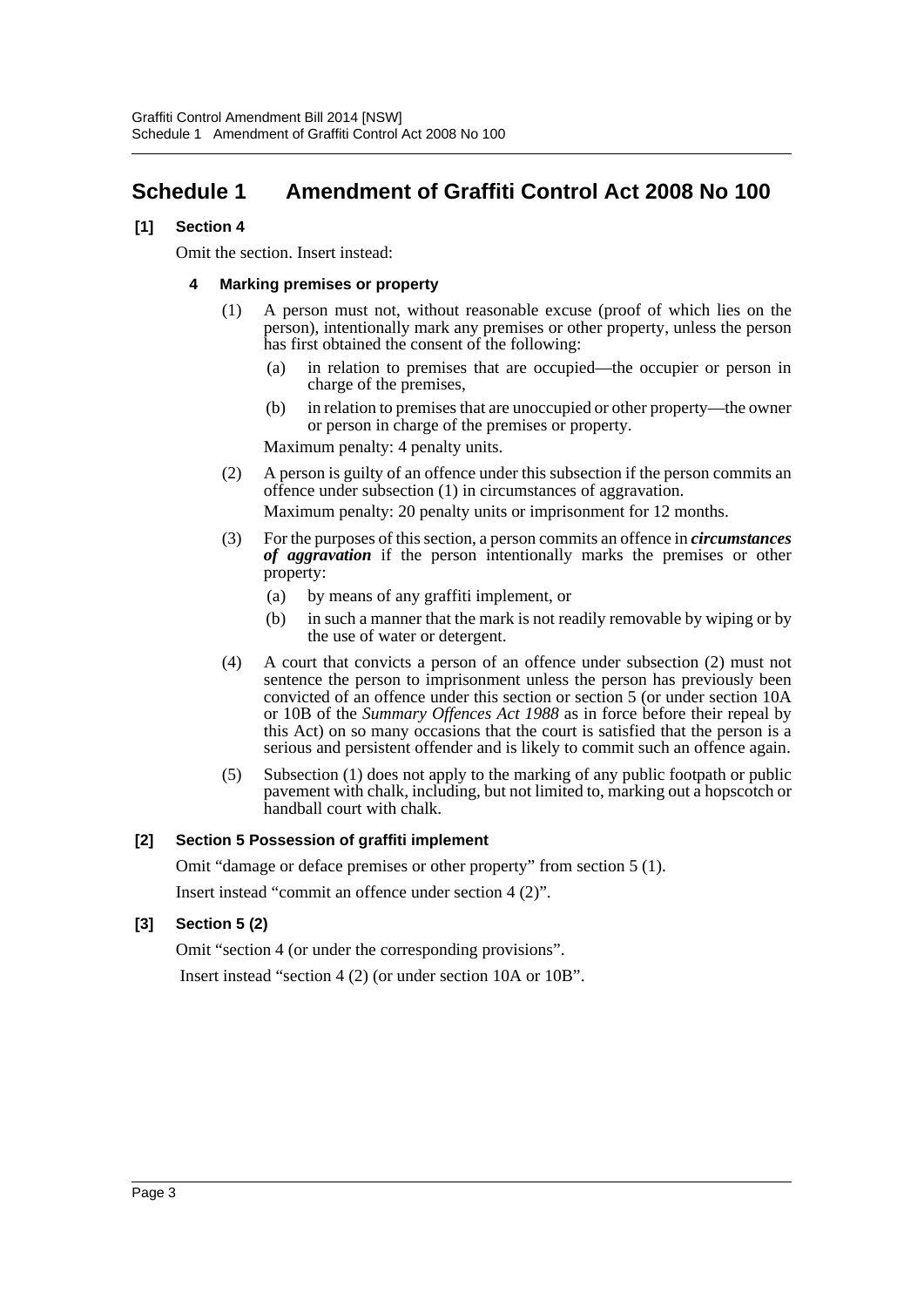## **[4] Section 6**

Omit the section. Insert instead:

#### **6 Posting bills**

A person must not intentionally affix a placard or paper on any premises so that the placard or paper is within view from a public place, unless the person has first obtained the consent of the following:

- (a) if the premises are occupied—the occupier or person in charge of the premises,
- (b) if the premises are unoccupied—the owner or person in charge of the premises.

Maximum penalty: 4 penalty units.

#### **[5] Section 8B Possession of spray paint cans by persons under 18**

Omit "section 4 or 5 (or under a repealed provision of the *Summary Offences Act 1988* that corresponded to section 4 or 5)" from section 8B (5).

Insert instead "section 4 (2) or 5 (or under section 10A or 10B of the *Summary Offences Act 1988* as in force before their repeal by this Act)".

#### **[6] Section 8B (5), note**

Omit the note.

#### **[7] Section 9B Making of order for community clean up work**

Insert after section 9B (1):

- (1A) A community clean up order may be made:
	- (a) on the application of the prosecutor or the offender, or
	- (b) on the court's own motion.

### **[8] Section 9B (5)**

Insert after section 9B (4):

- (5) For the avoidance of doubt, an application for a community clean up order may be made:
	- (a) before or at the time the court imposes the fine for the graffiti offence, or
	- (b) at any other time after the fine has been imposed but before the fine has been fully paid or referred to the State Debt Recovery Office for the making of a court fine enforcement order under the *Fines Act 1996*.

#### **[9] Section 9G Number of hours of community clean up work**

Insert after section 9G (2):

- (3) The number of hours specified in any one community clean up order must not exceed 300 hours (in the case of an adult offender) or 100 hours (in the case of a child offender). The offender may be subject to more than one community clean up order at any one time.
- (4) In the case of a person who is a child offender at the time a community clean up order is made, community clean up work may be performed concurrently for the purposes of that order and for the purposes of any other community clean up order or community service order made otherwise than under this Part.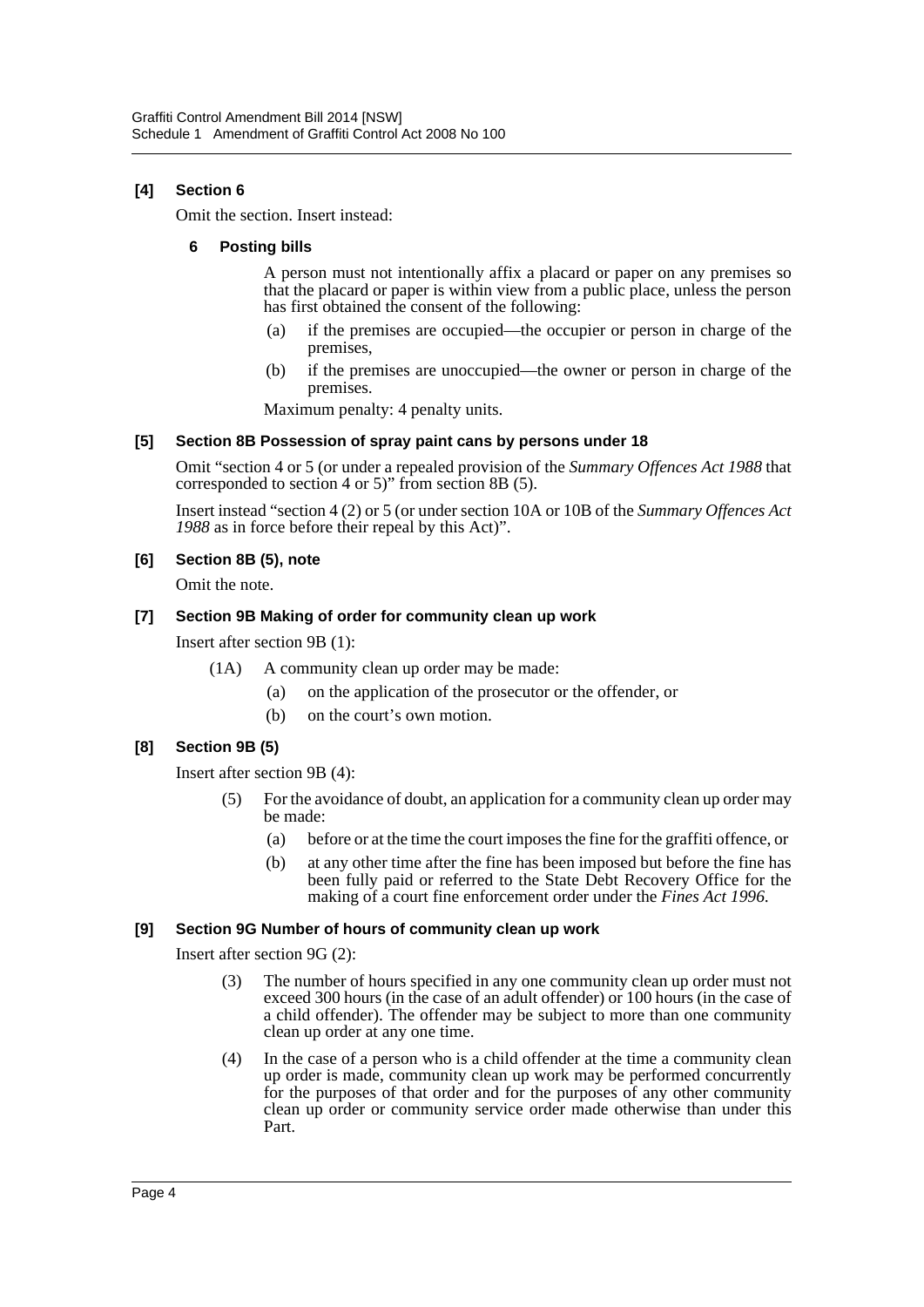#### **[10] Section 9R Regulations**

Insert "(including applications for community clean up orders)" after "orders" in section 9R (1).

#### **[11] Section 13B Alternative and additional actions to imposing penalty for graffiti offences under sections 4 (2) and 5**

Omit "section 4 (Damaging or defacing property by means of graffiti implement) or 5 (Possession of graffiti implement)" from section 13B (1).

Insert instead "section 4 (2) or 5".

#### **[12] Section 13B (2)**

Omit "section 4". Insert instead "section 4 (2)".

#### **[13] Section 23 Review of Act**

Omit section 23 (2) and (3). Insert instead:

- (2) The review is to be undertaken as soon as possible after 10 December 2015 (being 3 years after the date of commencement of the *Graffiti Legislation Amendment Act 2012*).
- (3) A report on the outcome of the review is to be tabled in each House of Parliament within 12 months after that date.

#### **[14] Schedule 1 Savings, transitional and other provisions**

Omit clause 1 (1). Insert instead:

(1) The regulations may contain provisions of a savings or transitional nature consequent on the enactment of this Act or any Act that amends this Act.